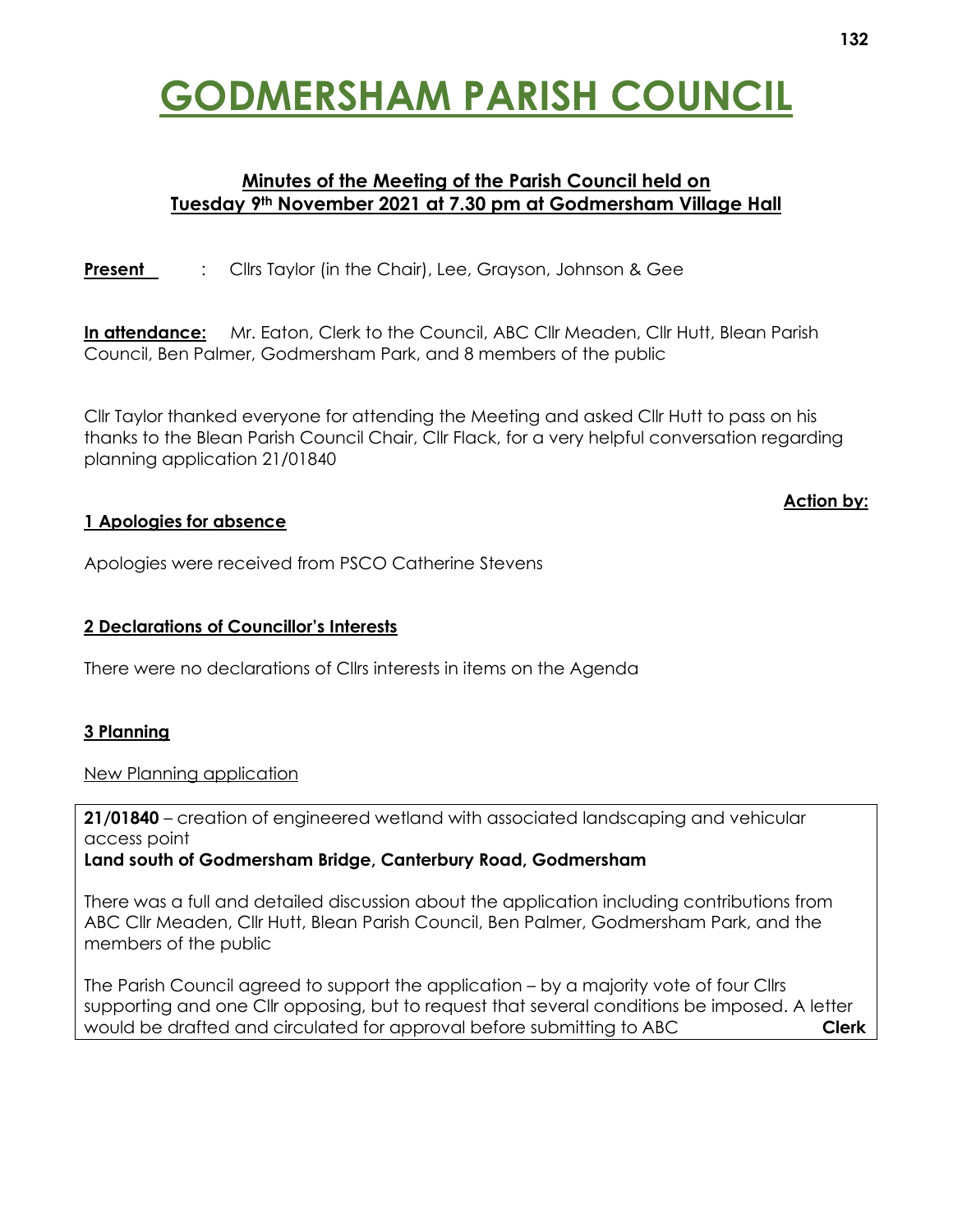**21/01371** – change of use to holiday let **The Barn, Pope Street**

#### **PERMIT**

**21/01580** – roof lights and additional fenestration **Osmington, Canterbury Road**

**PERMIT**

**21/01589** – erection of 8 demountable storage units **Bilting Farm Business Centre, Canterbury Road**

**PERMIT**

#### **4 To approve the Minutes of the last Meeting and Matters arising**

The Minutes of the Meeting held on 14<sup>th</sup> September 2021 were approved and signed

#### **5 To discuss matters of public concern**

There were no matters of public concern to discuss

#### **6 Finance Matters & Accounts for payment**

The following accounts were approved for payment -

| Cha 934 Clerk's tax (October & November)     | 108.40 |
|----------------------------------------------|--------|
| Cha 935 Godmersham VH, room hire/field signs | 16.50  |

It was noted that Chq 932 £310.80, D Buckett, internal audit fee, was approved in October 2021

The monthly Standing Orders were noted -

| G Eaton, Clerk's salary and expenses | 256.84 |
|--------------------------------------|--------|
| GW Landscaping, grounds maintenance  | 222.00 |

#### **7 Correspondence**

Letter from ABC re timetable for precept requirement 2022/2023 – the Clerk was asked to draft figures and circulate for consideration **Clerk**